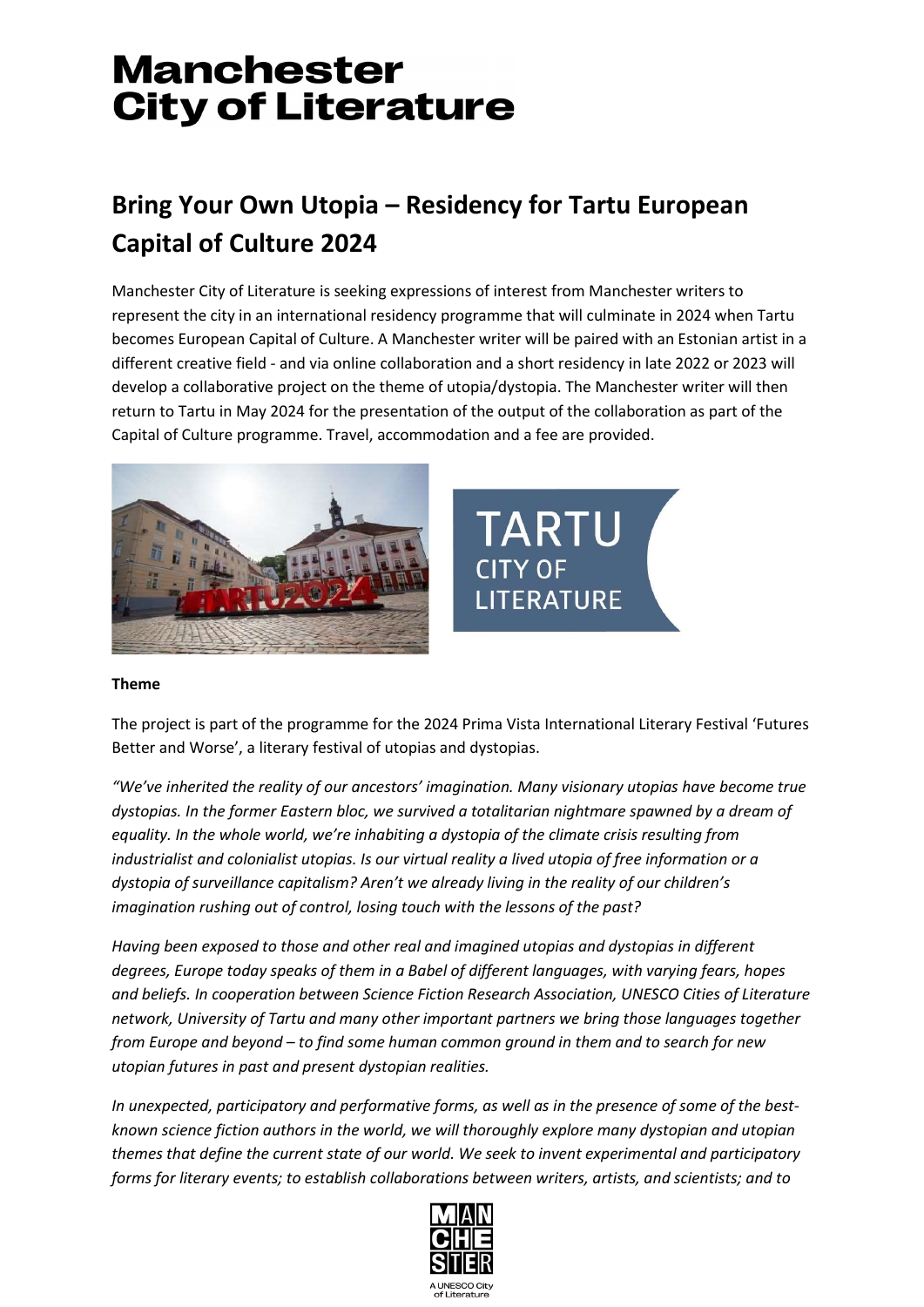# **Manchester City of Literature**

catalyse critical discussions between people from different walks of life about futures better and worse. We will investigate the role of literature and art in imagining the future and serve this investigation as a memorable and thought-provoking cultural experience".

### Project Timeline

13 May 2022: deadline for Manchester writers to apply; one writer will be selected to join the project by end of May.

June 2022: the team in Tartu analyses the author profiles, communicates with them, explores their initial ideas and suggests local partners from other fields of art to collaborate with them. Virtual collaboration with the artists in Tartu can start as soon as a potential partnership is confirmed.

August 2022-December 2023: short-term residencies in Tartu take place, the detailed schedule will be developed according to the plans and availability of the participants.

Autumn 2022-Spring 2024: virtual communication between the creative partners, discussion of their ideas and, if necessary, (post-residency) virtual collaboration to finalize their creative project.

May 2024: presentation of the results of the project in Tartu

#### Fees

Travel and accommodation to the short residency to be scheduled in late 2022 or in 2023 will be covered by Tartu City of Literature. There will be a fee of 2000 euros for this phase.

Travel and accommodation to the project culmination event in May 2024 will be covered by Manchester City of Literature. There will be a fee of 600 euros for this phase.

#### Criteria and How To Apply

What we are looking for in the participating authors:

- Writers in any literary form with a strong connection to Manchester
- Experience in collaboration with artists from other fields
- Good communication skills and flexibility
- Willingness to relate to the theme of the project and openness to new ways of creative work
- Willingness to travel and work internationally and cross-culturally

If you are interested in applying, please send a written application by email to mcrcityoflit@gmail.com by the deadline of 13 May 2022. In your application please include responses to the following prompts:

- Tell us about yourself, addressing the criteria above
- Tell us about your writing and provide a link to your website if you have one.
- Tell us why you would like to be considered for this residency and what you hope to get from it.
- Tell us about your interest in utopias/dystopias or in speculative fiction.